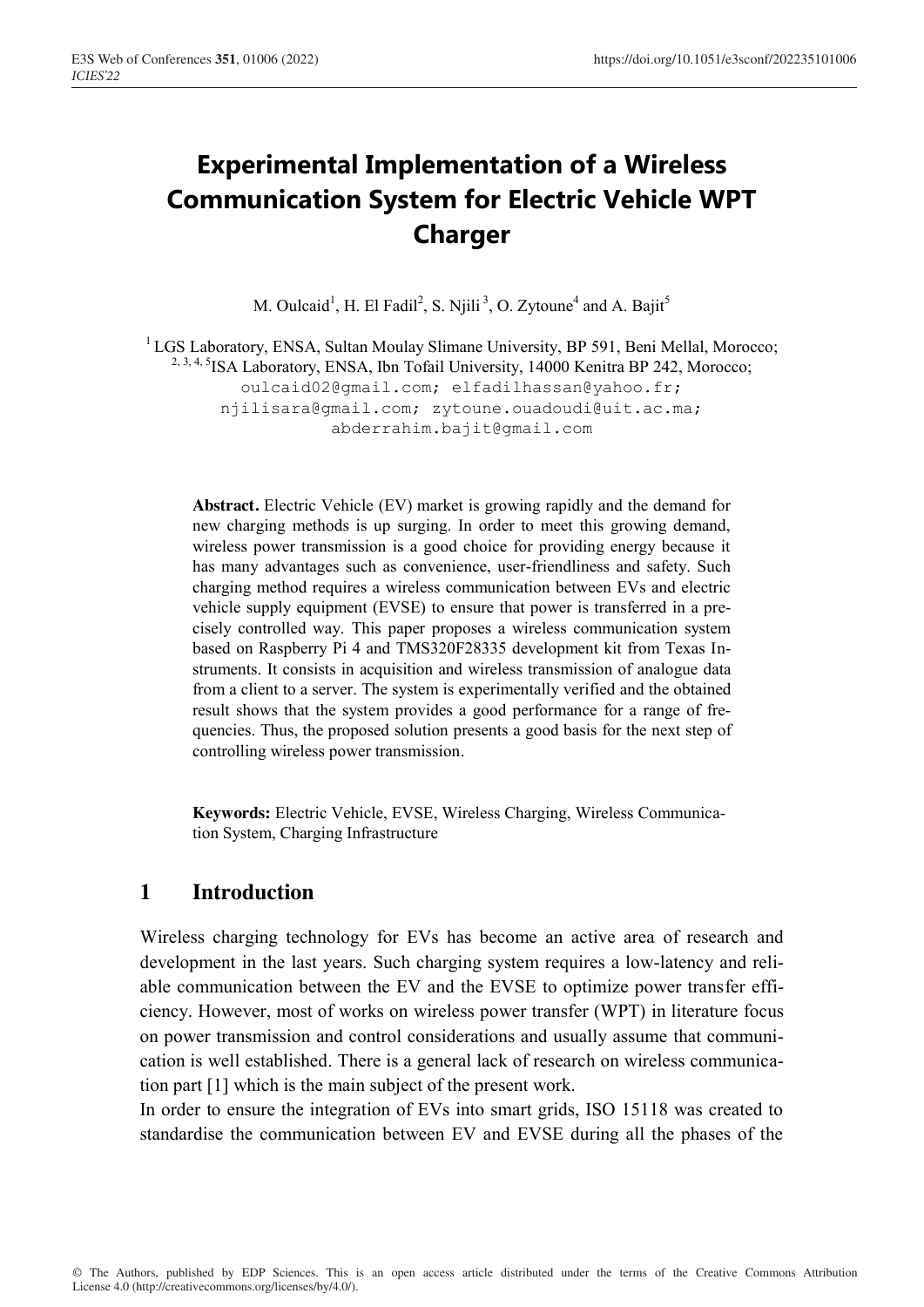charging process [2]. The standard ISO 15118 including its parts and layers [3] allows actual V2G (Vehicle to Grid) communication on high level IP based standard and communication protocols. Some of the standard features are used in the conception of the communication solution proposed in the present work (see later).

To deal with some reliability issues in the communication process between electric vehicle communication controller (EVCC) and supply equipment communication controller (SECC), some experimental test platforms have been proposed in recent works; in [3], authors propose a testbed consisting of EV and EVSE emulators and a Raspberry Pi 3 with a WLAN module for wireless communication. The approach was applied in the case of wired charging EV and was limited to authentication phase. In [1], authors evaluate the performances of a communication testbed that uses a clientserver Raspberry Pi 3 and WLAN module. The analysed performances are mainly the Drop Rate, the Latency and the RSSI (Received signal strength indication) regarding to the two operating frequency bands (2.4GHz and 5GHz) on one hand, and the size of the exchanged packets on the other hand.

In this paper, we propose an experimental platform emulating the data exchange between EVCC and SECC. The platform consists of two Raspberry Pi 4 boards and two TMS320F28335 development kits to simulate the measurement and the exchange of some analogue data (battery current and voltage for example) required for the charging process.

The objective is to evaluate the reliability of the proposed experimental setup regarding to the variation rate of the measured analogue signal.

The remainder of the paper is organized as follows: A brief description of WPT is presented in section 2. The proposed system architecture with the main components are introduced in Section 3. The experimental results are given and discussed in section 4. A conclusion ends the paper.

### **2 WPT communication system**

The general diagram of an EV wireless charging system is shown in Figure 1. The WPT system consists of two independent subsystems: a Vehicle Assembly subsystem (On-board subsystem) and a Ground Assembly subsystem (Off-board subsystem). The energy flows from the off-board subsystem to the on-board one through two magnetically coupled inductors [4].

The main actors involved in the charging scenario are the EV, the EVSE and the communication controllers, i.e. the EVCC and the SECC. EVCC and SECC are electronic systems that manage the communication protocols and control the energy flow between EVSE and EV, control charging port functions and ensure connection and charging.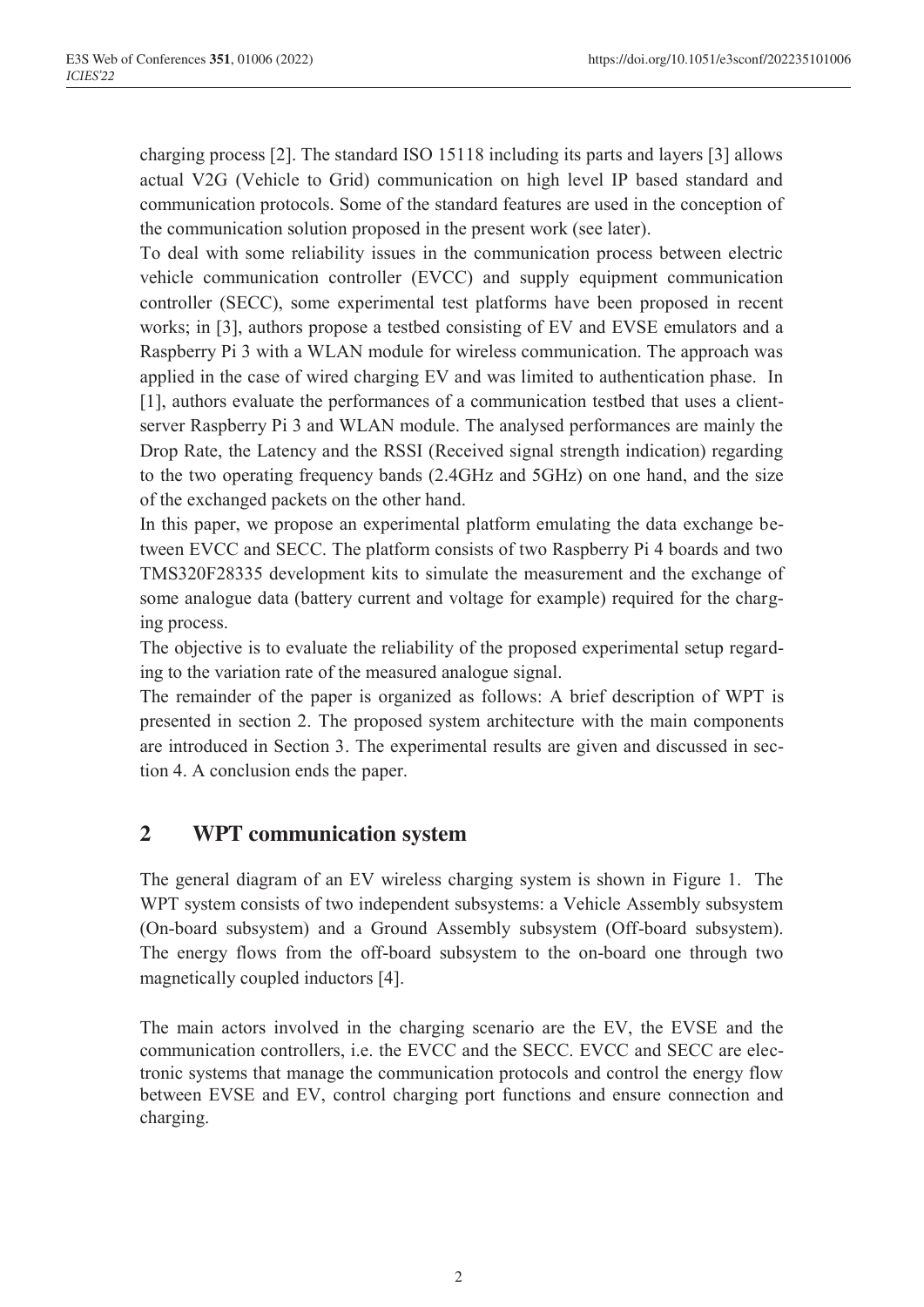

**Fig. 1.** Schematic diagram of EV wireless charging system with wireless communication

The EVCC sends real-time battery status information to the off-board controller through wireless local area network (WLAN) to make sure that the charging process is correct, safe and stable.

The present work focuses on the emulation of the two controllers; EVCC and SECC. The experimental setup is presented in the next section.

## **3 Proposed solution**

Figure 2 shows the proposed experimental platform. It consists of single-board computers (Raspberry Pi 4) for the wireless communication and DSPs (TMS320F28335 development kit) for analogue signal measurement and processing.



**Fig. 2.** Global architecture of the proposed solution

The Raspberry pi 4 presents a good trade-off between price, performances and features. It comes with an on-board 802.11n Wireless Local Area Network (WLAN) module, which allows wireless communication without need for external Wi-Fi dongle or device. It is worth noting that the IEEE 802.11n is the technology selected for wireless communication in the ISO 15118 (refer to part 8 of ISO 15118 [6]). However, the Raspberry Pi 4 has no analogue GPIOs (i.e. ADC), thus, it cannot sense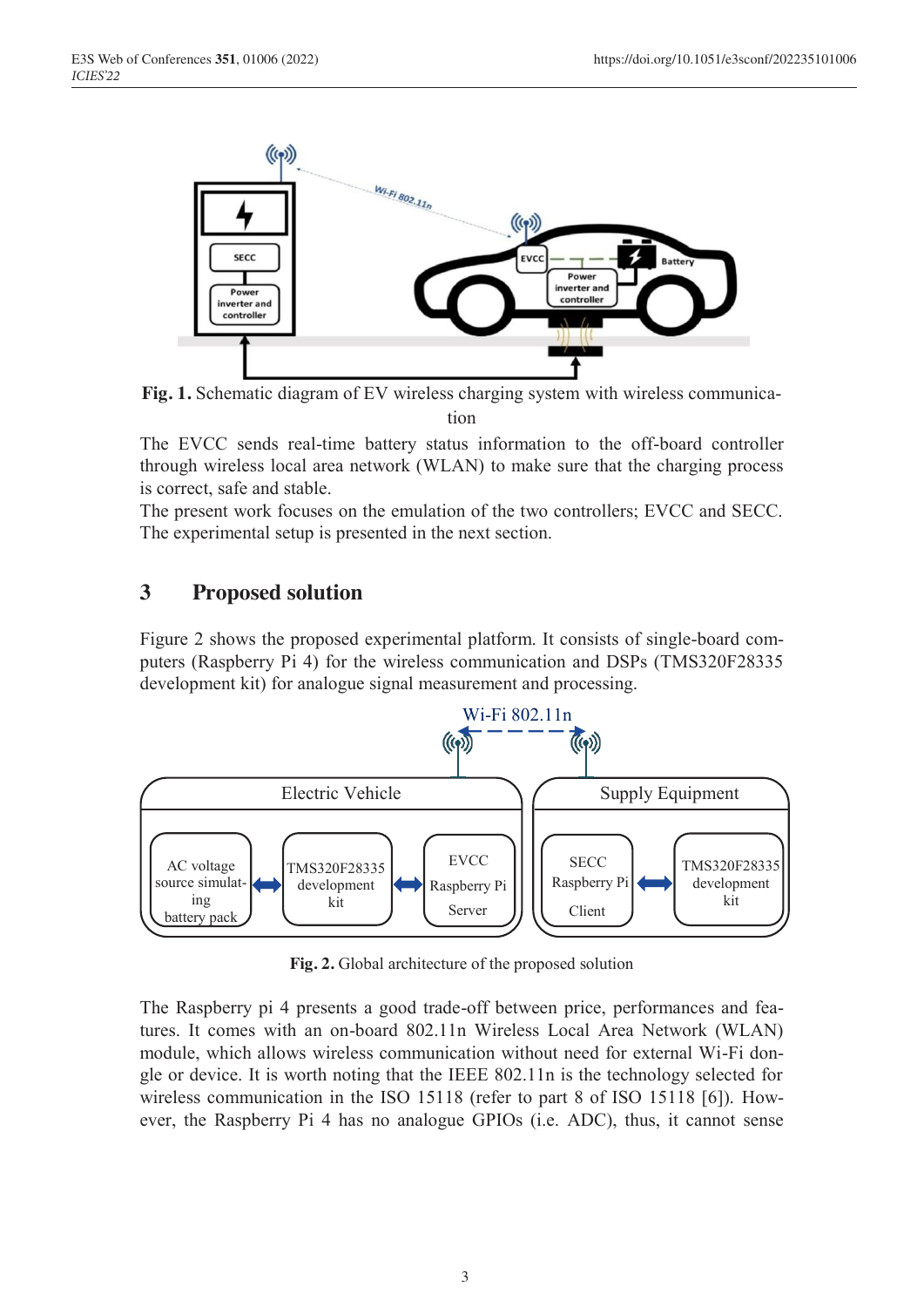analogue inputs. The ADC task will be performed using the integrated ADC modules of the TMS320F28335development kit (See later).

The TMS320F28335 DSP is a less expensive controller that has proven an excellent real-time signal processing and control [7]. In the complete wireless charging solution, the TMS320F28335 development kit could be used in both EV and EVSE sides to:

1- Control the power transfer;

2- Sense the analogue variables to be exchanged between the two Raspberry Pi terminals.

The second task is provided by the proposed system while the complete solution is being dealt with and will be presented and discussed in future works.

A client-server prototype test bench was developed to emulate the exchange of the measured data during the charging process. The objective is to evaluate the ability of the proposed solution to communicate, in real-time, the parameters of the battery (voltage, current, state if charge etc.) for different rate of variation on these parameters.

The signal from the AC voltage source (simulating battery signals) is sensed by the DSP kit through an analogue GPIO set up as input with a sampling time of 1e-5s. Then, the Analogue to Digital Converter (ADC) of the DSP is used to convert the sensed voltage to digital data.

The ADC cannot read an input voltage higher than 3V and does not support negative voltage; therefore the input signal needs to be carefully adjusted before being applied to the ADC.

After the ADC conversion, the data is sent to the Raspberry Pi through Interintegrated Circuit (I2C) bus. The I2C is a serial communication protocol that allows data to be exchanged bit by bit with a frequency up to 100 kHz. The Raspberry Pi is configured as the master of the I2C bus and the TMS320F28335development kit as the slave.

The Raspberry Pi (client) uses the TCP/IP protocol to send the received data from I2C bus to a distant Raspberry Pi (server). The data is then transferred through I2C bus to the TMS320F28335 development kit in order to be used in the control of the energy flow.

The TMS320F28335 Controller could be programmed using C/C++language or MATLAB/SIMULINK [7]. The second one is chosen in this work as it does not require handwritten code, it saves time and it is more efficient. On the other side, the programs ensuring the TCP/IP and I2C exchanges in the Raspberry Pi boards are written in Python programming language.

The steps of the process discussed above are given in the flowchart given in Fig. 3.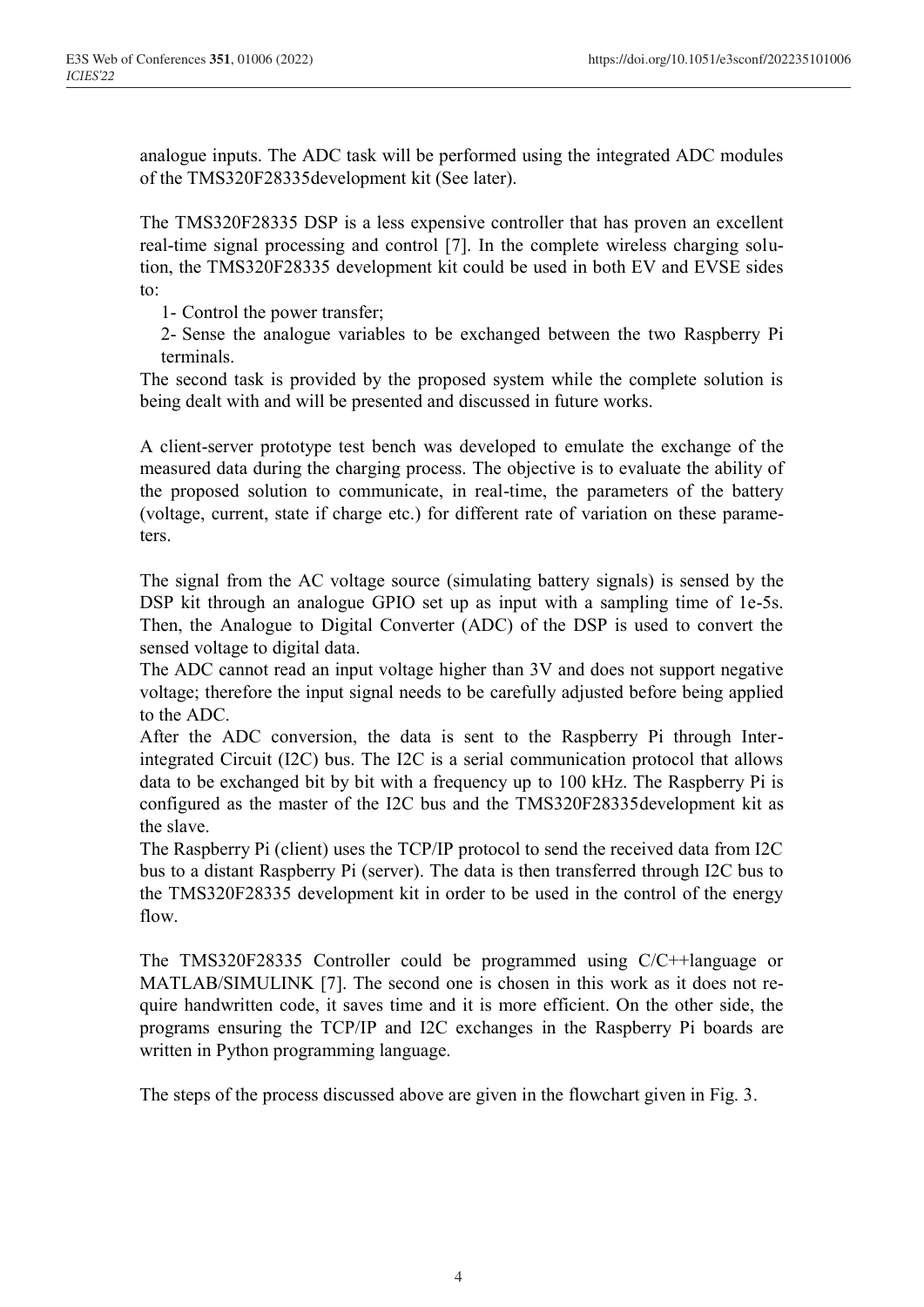

**Fig. 3.** Flowchart of the steps of the wireless communication and data exchange

### **4 Results and discussion**

The experimental set up in Fig. 4 was implemented to evaluate the proposed platform for the SECC - EVCC communication system. Thus, the AC voltage source emulating the battery generates sinusoidal signals with different frequencies: 1kHz, 2kHz, 3kHz, 5kHz and 10kHz and an amplitude of 0.5V with an offset of 1V. This signal is sent through the communication chain and examined at its end to verify the reliability of the communication and the ability of the proposed chain to follow the variations of the transferred signal (i.e. variation of the parameters of the battery in real charging process situation). The results of the experiment are given in Fig. 5.

Figure 5 shows the plot of the data received at the end of the communication chain. It is worth noting that the digital values of the sensed signals were rescaled in the py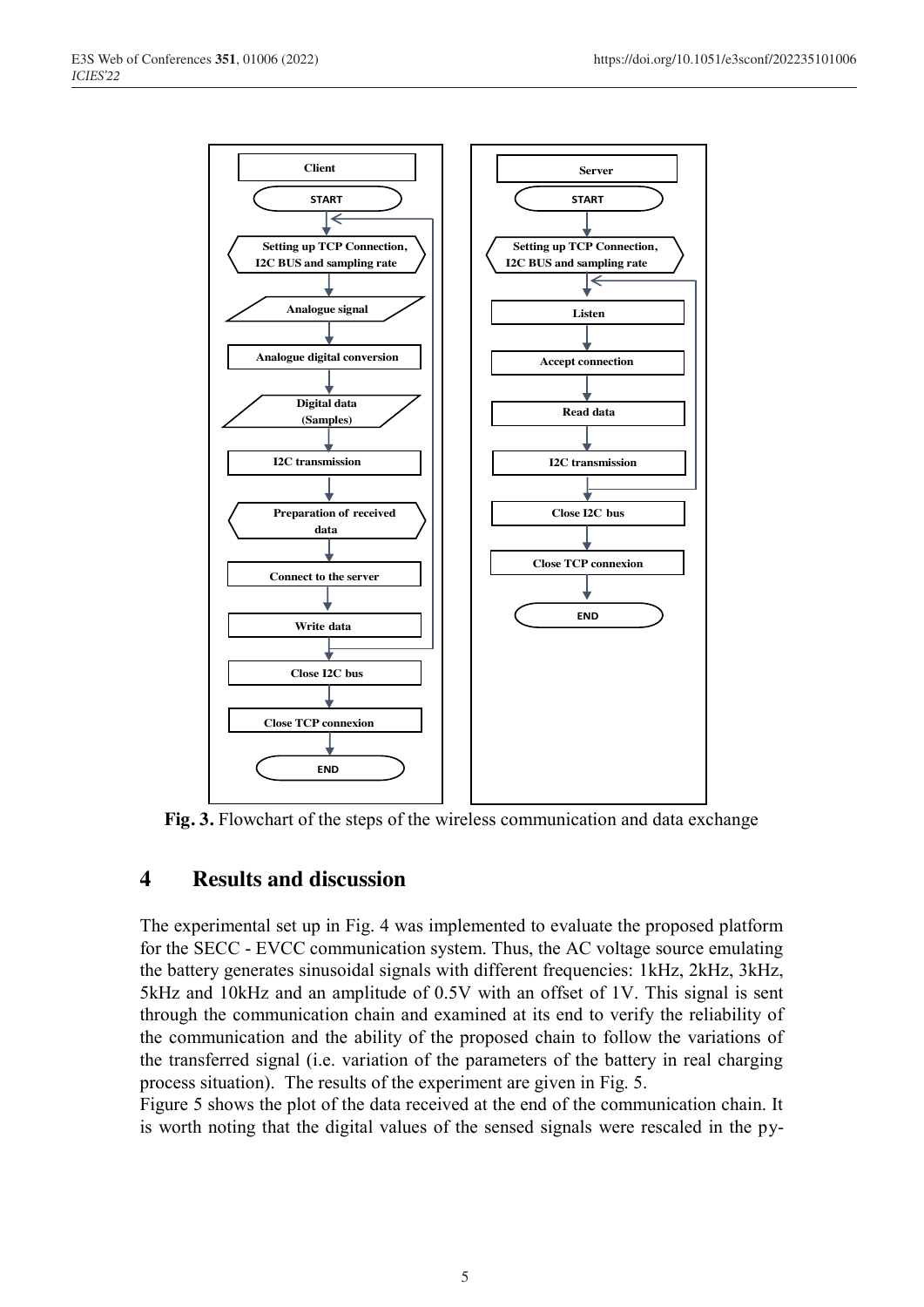thon program to go from the range [0, 3V] supported by the analogue input to [-10V, 10V] plotted in the figure.



**Fig. 4.** Laboratory testbed for wireless communication

It is clear from the figure that the signal acquisition was correctly done and the data was correctly exchanged between the different devices of the system (TMS320F28335 development kits and Raspberry Pi boards) with the selected communication protocols (I2C and TCP/IP).

It can also be noted that the received data corresponds exactly to the samples of the sensed signal. Thus, the received data allowed the reconstitution of the initial signal generated by the AC voltage source.

However, the above statements remain valid for signals of a few kHz (1kHz to 5kHz as shown in Fig. 5 (a-d)), while for 10kHz, the received and plotted data did not allow the reconstruction of the initial signal (Fig. 5 (e)).

These results give a general idea about the performances of the proposed solution and its limitations, especially in terms of the variation rate of the sensed signals. It then follows that, for the proposed platform with the fixed parameters (refer to previous section), the communication and data exchange can be well performed for signals with variation frequencies below 10kHz which is the case for the battery status parameters (Voltage, current, temperature, etc.). Otherwise, other higher speed solutions such as SPI or CAN protocols could be considered.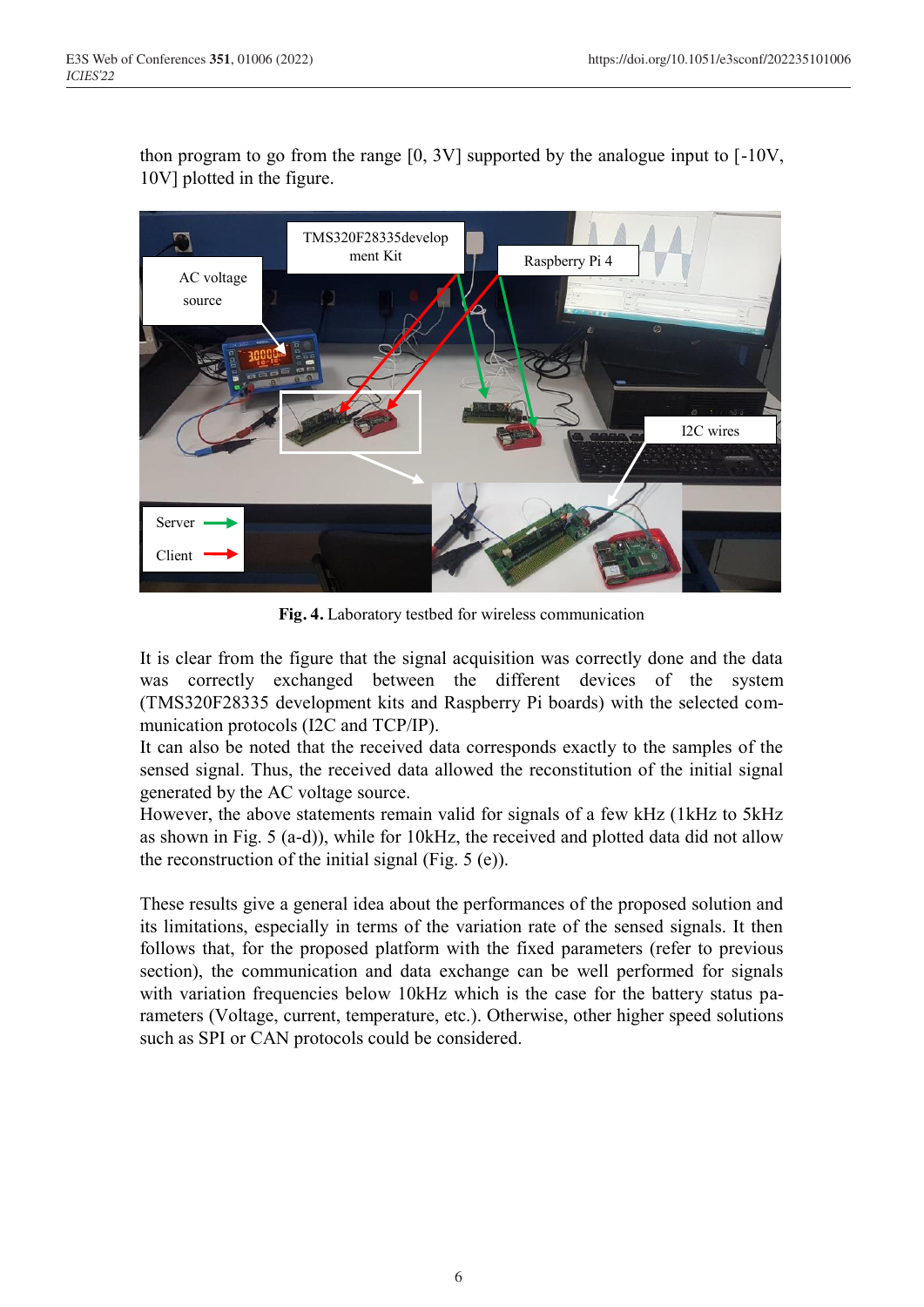

**Fig. 5.** Plot of reconstituted samples of received data for different frequencies; (a): 1 kHz, (b): 2 kHz, (c): 3 kHz (d): 5 kHz, (e): 10 kHz.